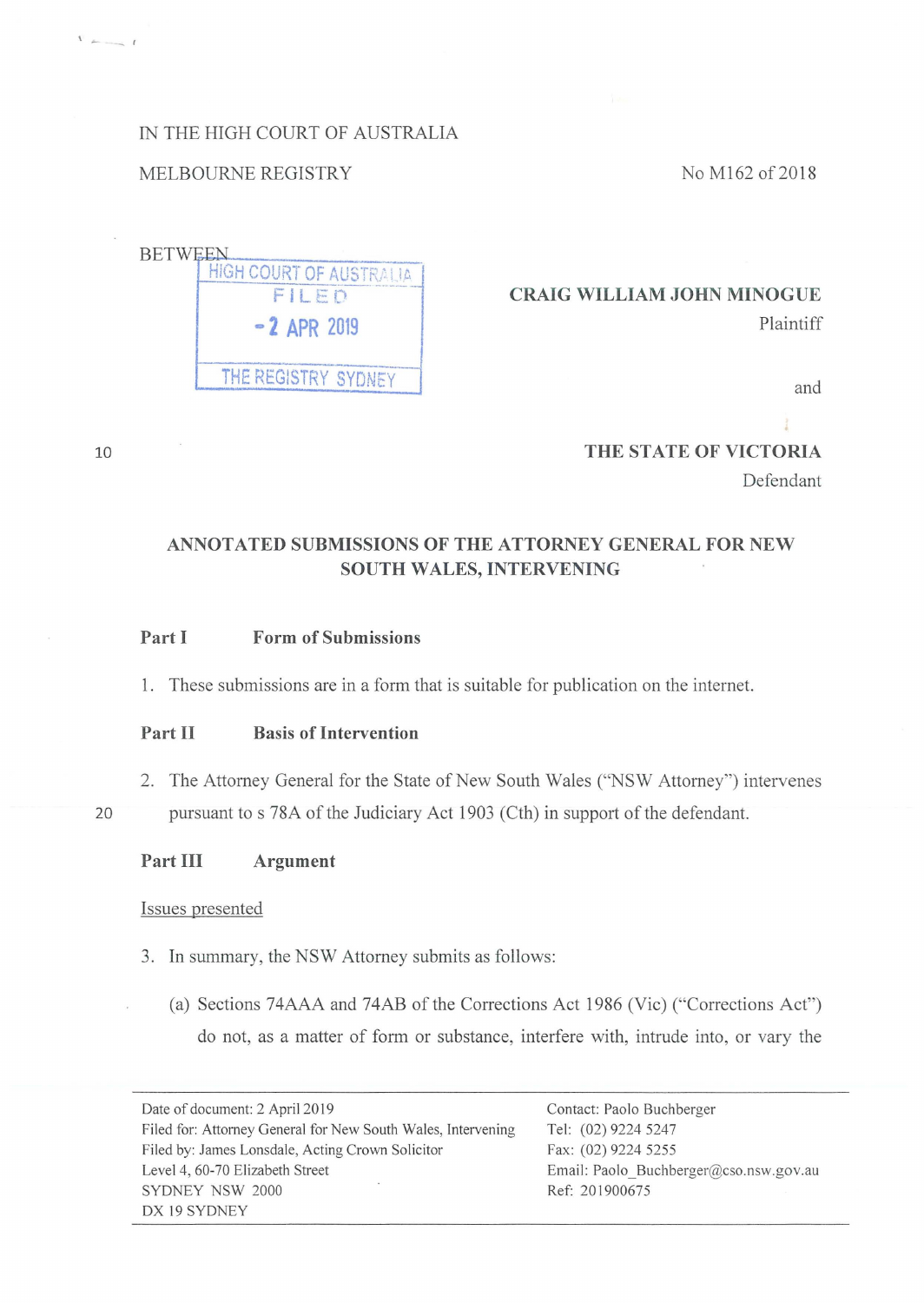plaintiffs sentence. At all relevant times, the statutory concept of eligibility for release operated as a legal qualification to having the question of parole considered by the relevant parole authority, pursuant to the provisions of the Conections Act concerning release on parole in force from time to time. The expiry of the plaintiffs minimum term means that he is so qualified but the introduction of ss 74AAA and 74AB impose conditions on the Adult Parole Board ("the Board") exercising its power to grant him parole.

- (b) If reached (which it should not be), the Court should reject the submission that the Victorian Parliament cannot validly exercise judicial power because to do so would be inconsistent with Ch III of the Commonwealth Constitution. Chapter III requires the enforcement by State courts exercising supervisory jurisdiction ( and, on appeal, by this Court) of limits on the power of persons and bodies exercising State executive and judicial power, not legislative power.
- ( c) There is a critical distinction between acceptance of the rule of law as an assumption underpinning the Commonwealth Constitution and an implication that "inheres in the instrument" in a manner that would entail a corresponding limitation on legislative power. The plaintiff's argument disregards that distinction. In any case, the proposition that ss 74AAA and 74AB offend against the aspects of the rule of law on which the plaintiff relies (namely, that the provisions are arbitrarily disproportionate and destroy an expectation as to parole on which he has relied) could not be made good in view of Crump v New South Wales (2012) 247 CLR 1 ("Crump") and Knight v Victoria (2017) 261 CLR 306 ("Knight").

### Alleged interference with sentencing decision

4. The NSW Attorney joins the defendant (Defendant's Submissions ("DS") at [2]) in submitting that at least three of the grounds pursuant to which the plaintiff challenges the validity of s 74AB of the Corrections Act (and s 74AAA of that Act, if its validity arises: the NSW Attorney submits it does not for the reasons set out in DS at [47]) depend on the proposition that s 74AB alters the sentence imposed by the Supreme 30 Court of Victoria. The plaintiffs argument elevates one part of the sentence, the minimum term, to the status of a "discrete punitive element" that may not be lengthened "in substance or effect" by the legislature (Plaintiff's Submissions ("PS")

10

 $\mathbf{t}=\mathbf{u}$ 

20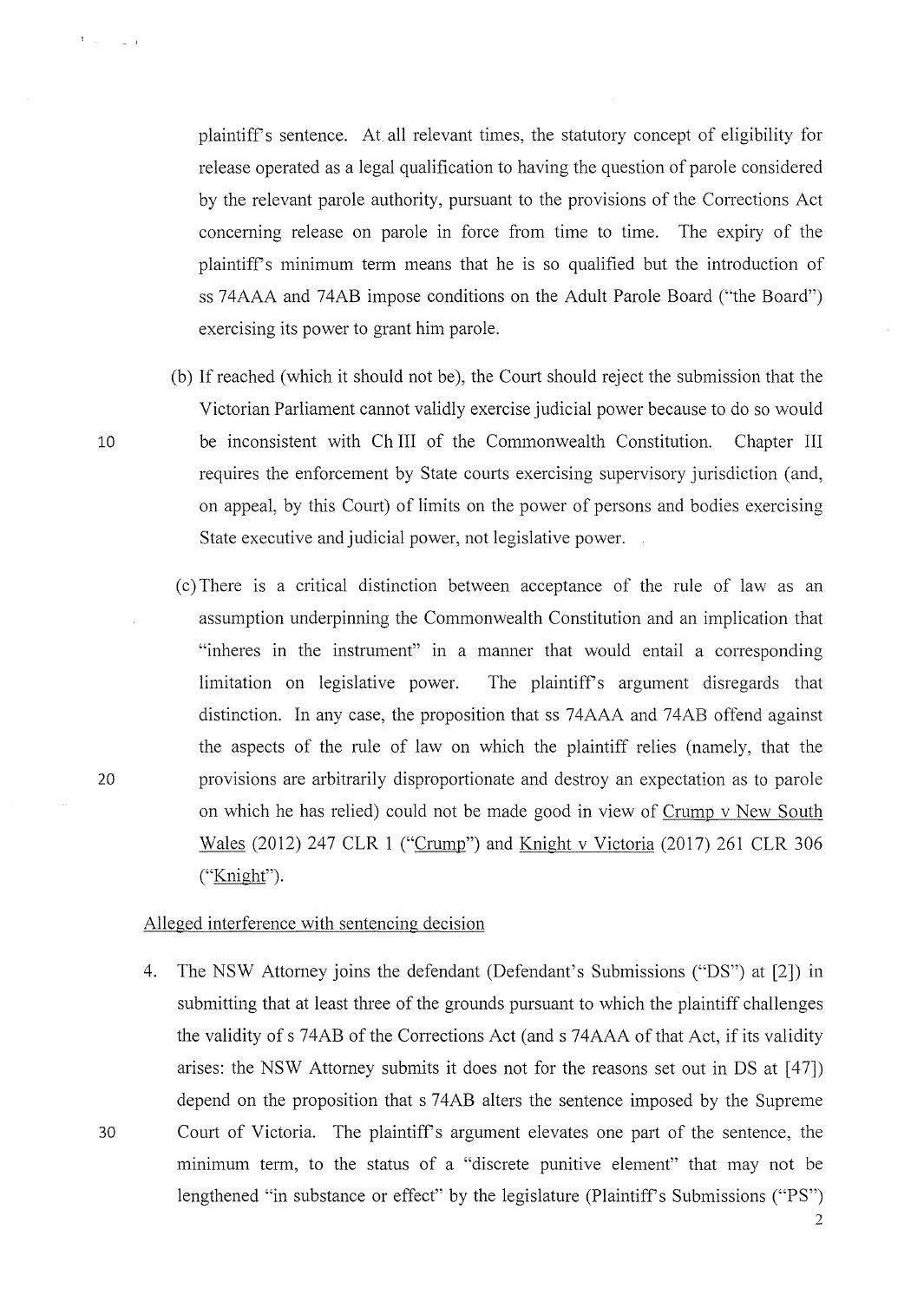at [24]-[25]) and then takes the further step of characterising the impugned provisions as directed to his eligibility for parole, not only the conditions for a grant of parole.

- 5. The plaintiffs argument as to the effect of the impugned provisions on his minimum term is inconsistent with this Court's decisions in both Crump and Knight. Addressing s 74AA, the Court in Knight held that "neither in its legal form nor in its substantial practical operation does the section interfere with the sentences imposed by the Supreme Court": at [6]. That conclusion (first reached in Crump) reflects "the nature and purpose of a court's determination of a minimum term of imprisonment in the context of a statutory regime for parole as explained in Power v The Queen" 10 (1974) 131 CLR 623: Knight at [25].
- 6. Contrary to the plaintiff's submission (PS at  $[65]$ - $[66]$ ), it would be necessary to reopen both the decisions in Crump and Knight in order to accept his argument. The plaintiff mischaracterises what he describes as the "central premise" of the decisions in Crump and Knight as being that provisions in the form of ss 74AAA and 74AB "do not *directly* alter or interfere with the sentence of imprisonment" (emphasis added). The decisions in Crump and Knight are authority for the proposition that such provisions do "not intersect at all with the exercise of judicial power that has occurred" and do not "contradict the minimum term that was fixed": Knight at [29]. Those decisions should not be re-opened, for the reasons set out by the defendant (DS 20 at  $[12]-[15]$ .

# The Victorian Parliament has not altered the plaintiff's sentence

7. Section 74AB (and s 74AAA) is not a law that operates on the sentence imposed by Vincent J. It is a law that directs the Board to order the release of the plaintiff on parole only in certain specified circumstances (of which the Board must be independently satisfied). The Board must be satisfied of the matters in s 74AB(3) (or, if s 74AAA arises, s 74AAA $(5)$ ) and there must be an application by the plaintiff under s  $74AB(1)$  (or s  $74AAA(3)$ ) before the Board may make a parole order under ss 74 or 78 of the Corrections Act. Sections 74AB and 74AAA are, therefore, in both form and substance a direction to the Board by the legislative branch. They say 30 nothing to or about the sentence imposed by the Supreme Court. Whether or not the plaintiff would be released on parole at the expiry of his minimum term "was simply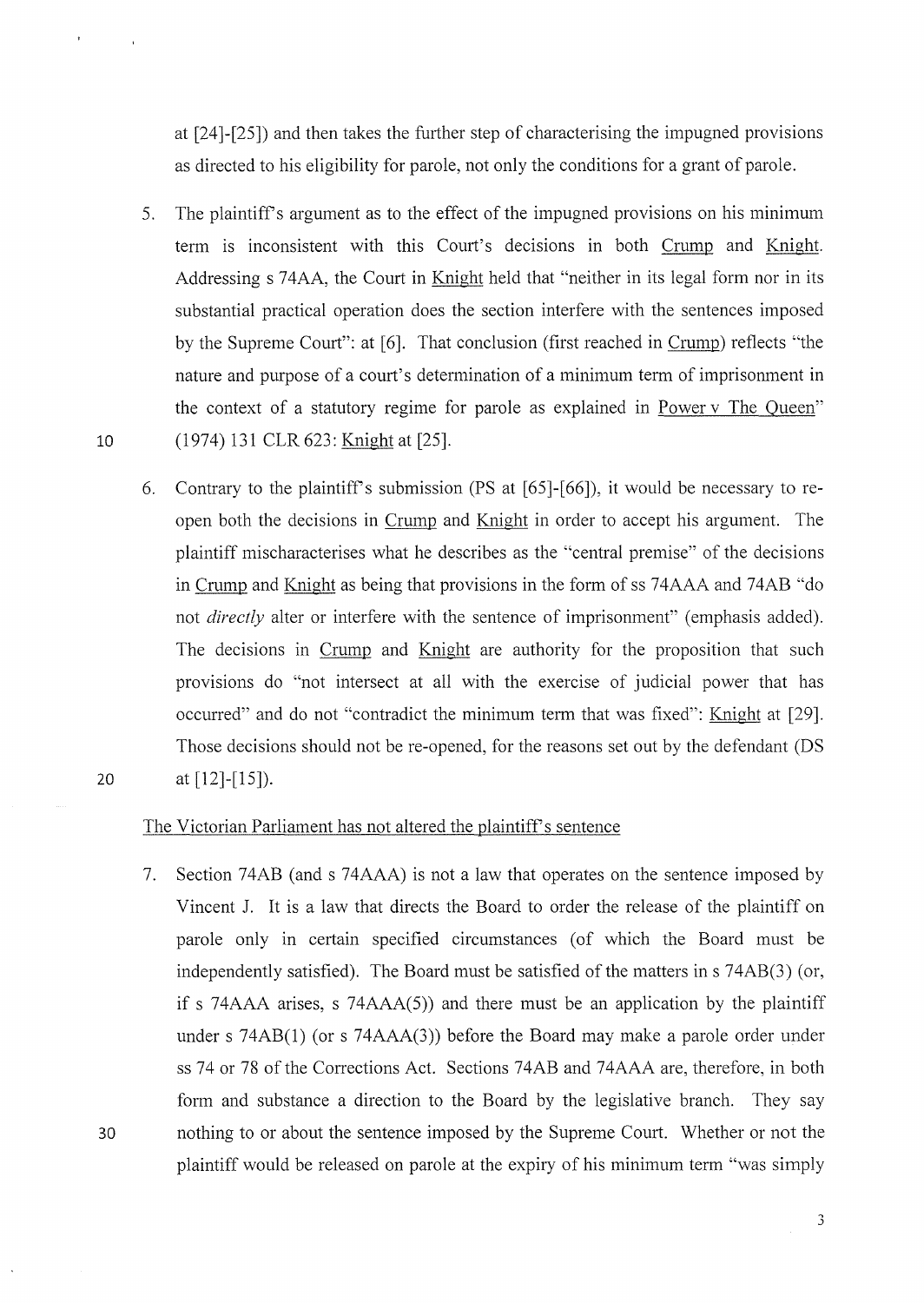outside the scope of the exercise of judicial power constituted by the imposition of the sentences" (Knight at [28]) and so it remains.

- 8. The setting of the minimum term did not entitle the plaintiff to have his parole considered in any particular manner or using any particular criteria. In other words, it did not create any right or entitlement in the plaintiff to release on parole and, in that regard, had "no operative effect": Crump at [60] (Gummow, Hayne, Crennan, Kiefel and Bell JJ); see also Baker v The Queen (2004) 223 CLR 513 ("Baker") at [29] (McHugh, Gummow, Hayne and Heydon JJ).
- 9. The issue of whether a prisoner should be granted parole is (and has at all relevant 10 times been) a decision for the Board. The practical effect of fixing a minimum term under the Corrections Act was described by Dawson, Toohey and Gaudron JJ in Bugmy v The Queen (1990) 169 CLR 525 at 536 as being "that thereafter the Parole Board may, but of course need not, grant the prisoner parole." However, the plaintiffs sentence was one of life imprisonment; and "it is always necessary to recognise that an offender may be required to serve the whole of the head sentence that is imposed": PNJ v The Queen (2009) 83 ALJR 384; 252 ALR 612 ("PNJ") at [11].
- 10. The possibility the Court foreshadowed in PNJ reflects the distinction, which is "apposite in the context of sentencing decisions and statutory regimes providing for 20 conditional release by executive authorities", between the legal effect of a judicial decision and consequences attached by statute· to that decision: Crump at [36] (French CJ). The expiry of a non-parole period is one factum by reference to which a parole system usually operates: see relevantly s 74(1) of the Corrections Act; Crump at [60] (Gummow, Hayne, Crennan, Kiefel and Bell JJ). However, a State legislature may impose additional criteria which operate to broaden, or constrain, the circumstances in which parole can be granted following the expiry of that period. It may also amend or remove such criteria from time to time; or retain the criteria but change the policy with respect to their application: Crump at [36] (French CJ). That is all the Victorian Parliament has done in the present case. This reflects the comment 30 of Gleeson CJ in Baker at [7] that "... as should in any event be obvious, legislative and administrative changes to systems of parole and remissions usually affect people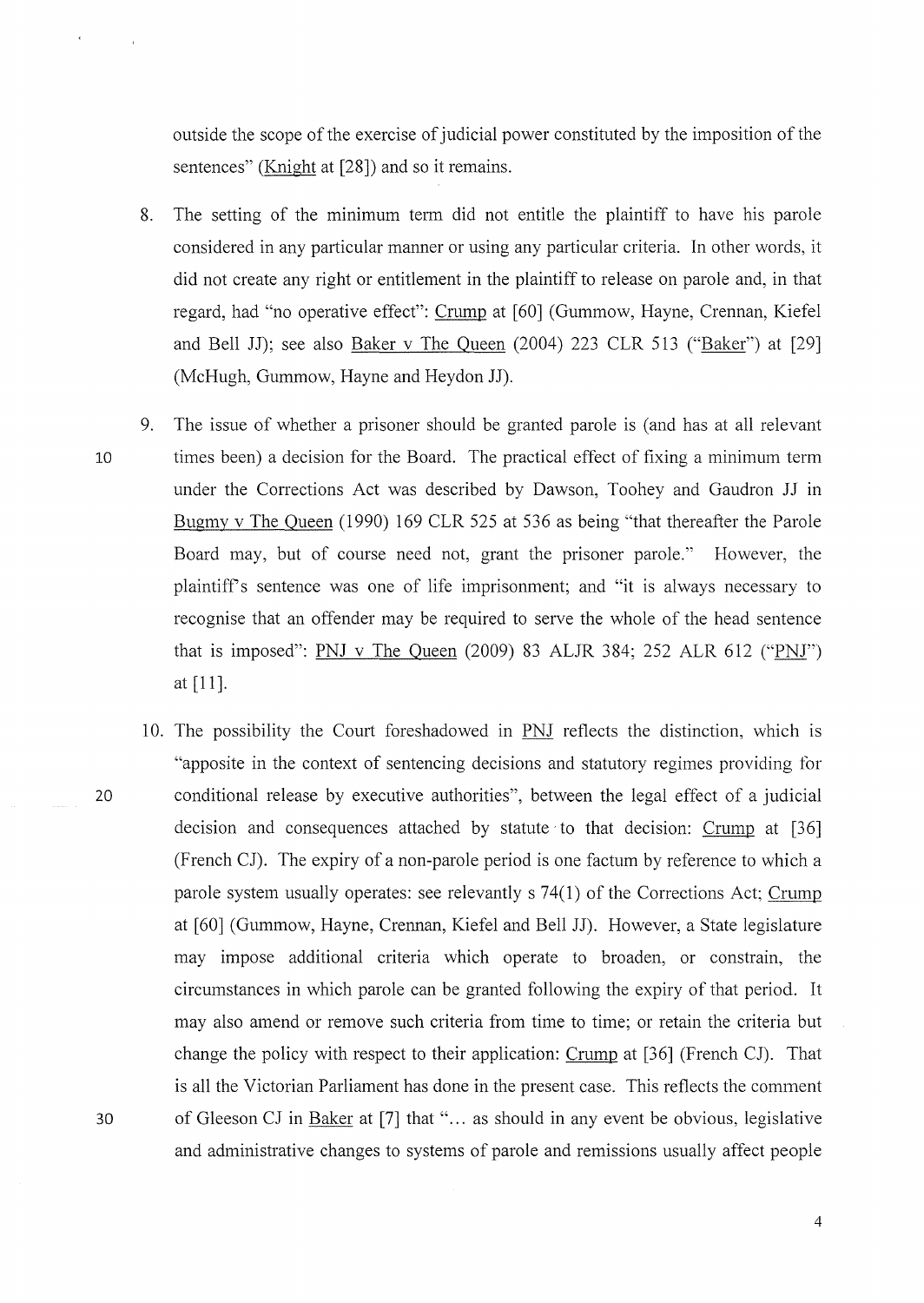serving existing sentences. The longer the original sentence, the more likely it is that an offender will be affected by subsequent changes in penal policy".

- 11. The reference in the joint judgment in Minogue v Victoria (2018) 92 ALJR 668 at [47] to the consequence of s 74AAA(4)'s application being "effectively to deny a prisoner an opportunity for parole" (see PS at [34]) should be taken to mean no more than what it says. Their Honours in this passage did not, as the plaintiff does, equate opportunity for release on parole – having satisfied the conditions attached to a grant of parole from time to time - with underlying eligibility for parole, having served the minimum term imposed.
- 10 12. The enactment of ss 74AB and 74AAA also has not altered the "qualitative" nature of the plaintiff's sentence, as asserted by the plaintiff ( $PS$  at  $[39]-[41]$ ). Neither Bugmy nor R v Shrestha (1991) 173 CLR 48 provides authority for the proposition that the prisoner's hope of release is an essential and unalterable quality of a sentence featuring a minimum term, and the plaintiff has not identified any other authority for that proposition. As Mason CJ and McHugh J (dissenting in the result) observed in Bugmy (at 531), "although the fixing of a minimum term confers a benefit on the prisoner, it serves the interests of the community rather than those of the prisoner". Thus, "[r]elease on parole is a concession made when the Parole Board decides that the benefits accruing by way of rehabilitation and the recognition of mitigating factors 20 outweigh the danger to the community of relaxing the requirement of imprisonment" (Bugmy at 532 (Mason CJ and McHugh J)). Knight also stands in the way of this aspect of the plaintiff's argument, the Court (at  $[29]$ ) citing Baker (also at  $[29]$ ) for the proposition that s 74AA did not make Mr Knight's life sentence (which featured a minimum term) "more punitive or burdensome to liberty".

### Exercise of judicial power by the Victorian Parliament not inconsistent with Ch III

13. In view of the submissions above as to the effect of ss 74AB and 74AAA, it is unnecessary for the Court to reach the plaintiff's argument that the Victorian Parliament cannot validly exercise judicial power because to do so would be inconsistent with Ch III of the Commonwealth Constitution. This Court should 30 therefore decline to deal with it: see Lambert v Weichelt (1954) 28 ALJ 282 at 283 (Dixon CJ); ICM Agriculture Pty Ltd v Commonwealth (2009) 240 CLR 140 at [141] (Hayne, Kiefel and Bell JJ); Duncan v New South Wales (2015) 255 CLR 388 at [52].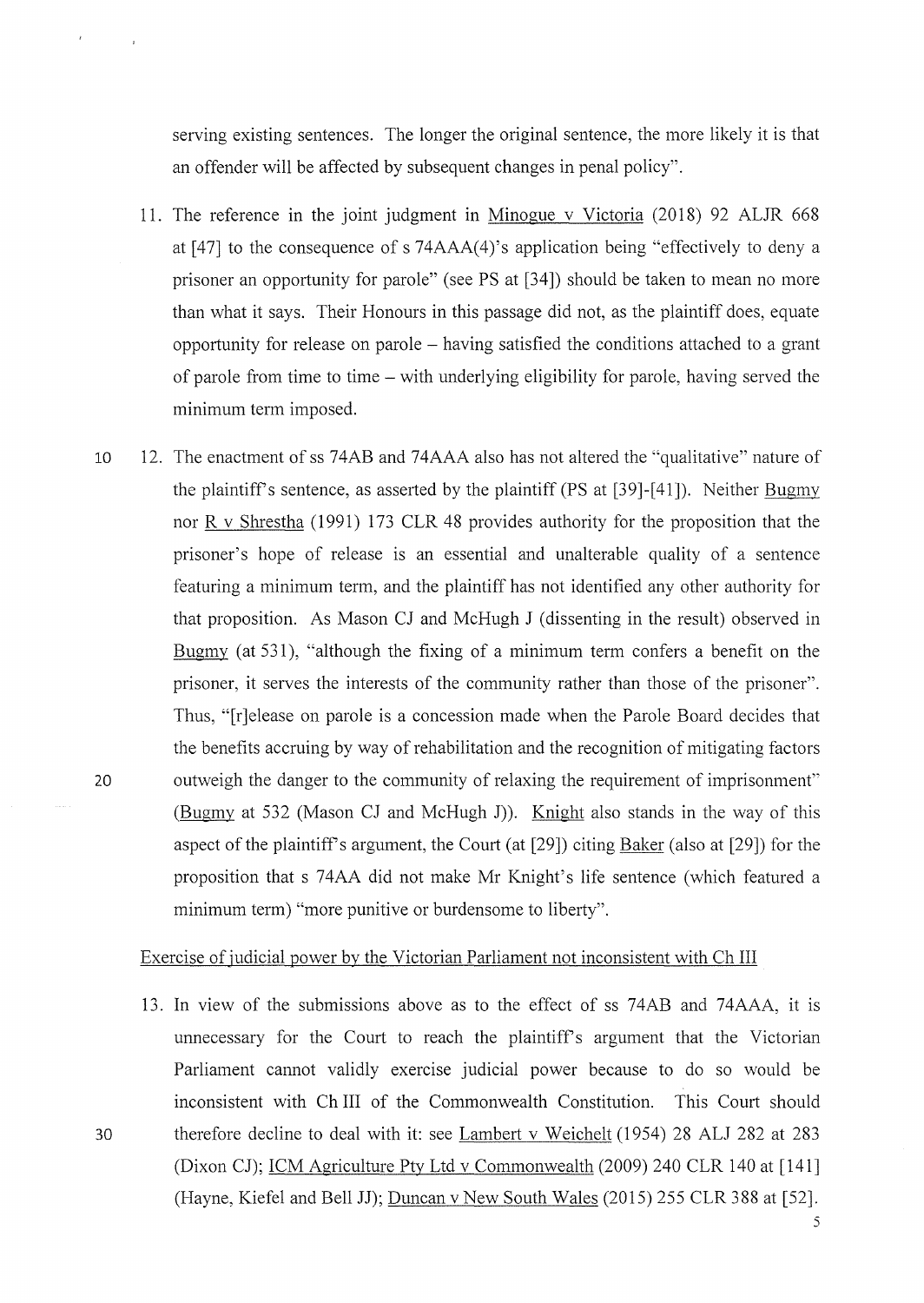- 14. If this argument is reached, it should be rejected. This Court has consistently declined to find that there is a separation of powers at the State level: see, for example, Kable v Director of Public Prosecutions (NSW) (1996) 189 CLR 51 ("Kable") at 65 (Brennan CJ), 77-78 (Dawson J), 93-94 (Toohey J), 109 (McHugh J) and 137 (Gummow J); Kirk v Industrial Court (NSW) (2010) 239 CLR 531 ("Kirk") at [69] (French CJ, Gummow, Hayne, Crennan, Kiefel and Bell JJ); Condon v Pompano Pty Ltd (2013) 252 CLR 38 at [22] (French CJ); [125] (Hayne, Crennan, Kiefel and Bell JJ). The NSW Court of Appeal found in Building Construction Employees and Builders' Labourers Federation of New South Wales v Minister for Industrial 10 Relations (1986) 7 NSWLR 372 ("BLF (NSW)") that the NSW Parliament was competent to exercise judicial power. Justice Toohey in Kable (at 93-94) referred to BLF (NSW) with approval in rejecting an argument that the NSW Parliament could not exercise judicial power: see also at 109 (McHugh J), and at 65 (Brennan CJ) and 77-78 (Dawson J), both dissenting in the result, but not on this issue.
- 15. The plaintiffs submission on this issue relies on Kirk, the existence of an integrated Australian court system with this Court exercising appellate jurisdiction at its apex, and the proposition that an exercise of judicial power by a State Parliament would create an island of judicial power "immune from supervision and restraint" (PS at [ 45]). The plaintiff's argument appears to be that in order to maintain the 20 federal system of judicial power established by Ch III, all exercises of judicial power must be amenable to appeal through the Ch III hierarchy. However, this Court in Kirk found that the defining and constitutionally entrenched characteristic of State Supreme Courts is the supervisory jurisdiction by which those Courts enforce "the limits on the exercise of State executive and judicial power by persons and bodies other than the Court": Kirk at [99] (French CJ, Gummow, Hayne, Crennan, Kiefel and Bell JJ). The critical point in Kirk concerns the enforcement by courts exercising supervisory jurisdiction (and, on appeal, this Court) of limits on the power of bodies exercising executive and judicial power, not legislative power. The laws made by State Parliaments set and define the limits of State executive and judicial power. To 30 the extent that State Parliaments are themselves subject to limits, those limits are enforced by judicial review of State legislation for constitutional validity. No further implication under Ch III is required to safeguard that type of judicial review and none should be drawn.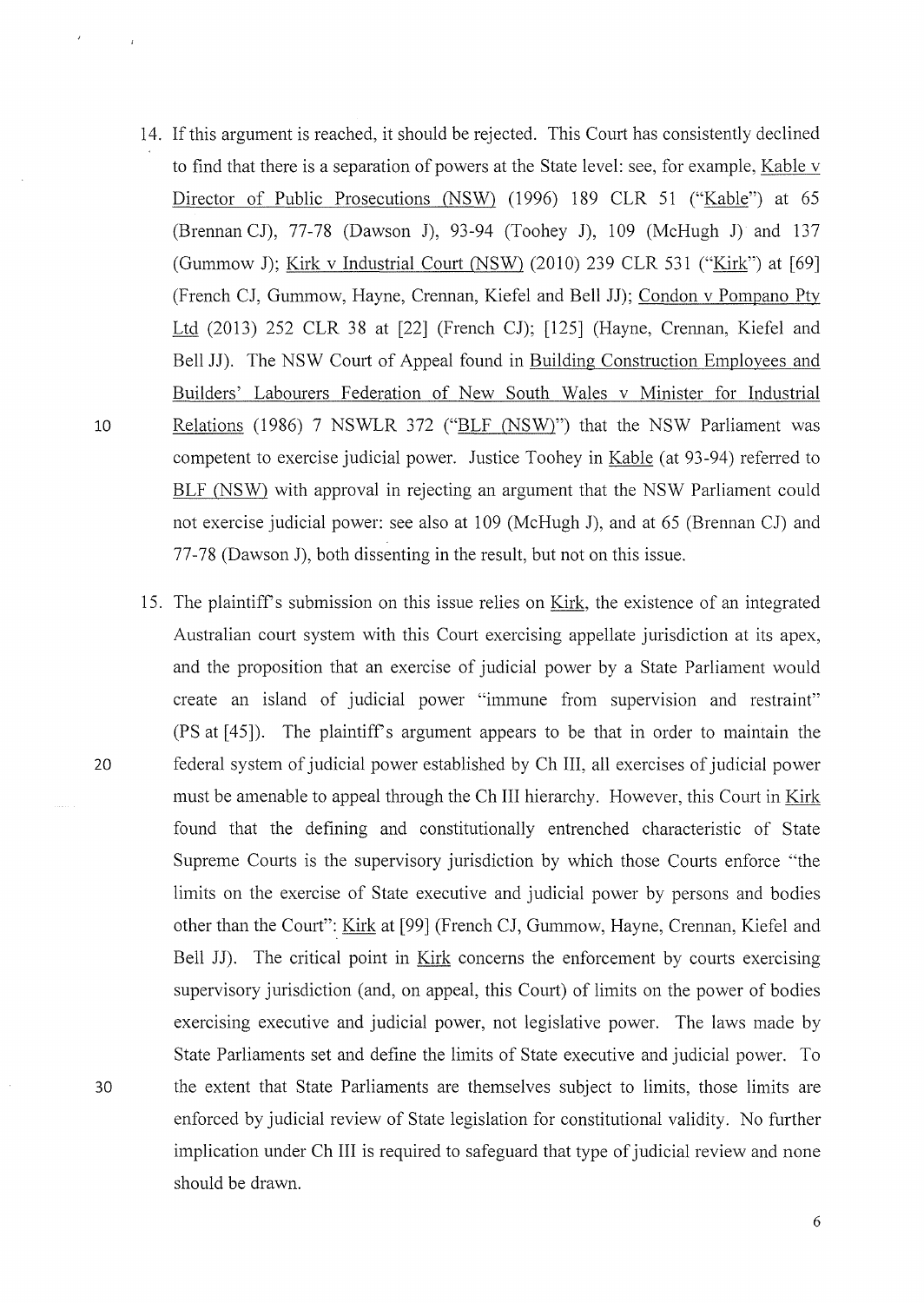The legislative power of the Victorian Parliament is not constrained by Art 10 of the Bill of Rights 1688

- 16. The plaintiff seeks to derive a further limitation on the legislative power of the Victorian Parliament from Art 10 of the Bill of Rights 1688, which is applied in Victoria by ss 3 and 8 of the Imperial Acts Application Act 1980 (Vic) (PS at [51]-[ 57]). This too is an argument which should not be reached, because the effect of ss 74AB and 74AAA is not to alter the plaintiff's sentence (see above at [13]). Nor is the effect of those sections to direct the Victorian Supreme Court, so the argument that the Parliament has employed a "circuitous device" (PS at [56]) to circumvent 10 restrictions on legislation directing the Supreme Court simply does not arise.
- 17. Even if this argument was reached, a law of the Commonwealth will not be held to be invalid on the basis of alleged inconsistencies with the Bill of Rights 1688 alone: Re Cusack (1985) 60 ALJR 302 at 303-304 (Wilson J); see also Chia Gee v Martin (1905) 3 CLR 649 at 653 (Griffth CJ). Consistent with that proposition, provisions such as ss 3 and 8 of the Imperial Acts Application Act 1980 (Vic) receiving the Bill of Rights 1688 from English law serve only to "reinforce what are settled constitutional principles": Port of Portland Pty Ltd v Victoria (2010) 242 CLR 348 at [13]; see also Egan v Willis (1998) 195 CLR 424 at [23] (Gaudron, Gummow and Hayne JJ), [69] (McHugh J). The Bill of Rights 1688 does not constrain State 20 legislative power in the manner advocated by the plaintiff.

# The rule of law does not impose an implied limitation on State legislative power

18. The plaintiff relies on two aspects of the rule of law said to be offended by ss 74AB and 74AAA (PS at [62]). First, he contends that the provisions are arbitrarily disproportionate and second, that they are calculated to destroy the expectation as to parole on which he has relied throughout his sentence; that he might be released on parole if he could demonstrate rehabilitation to relevant parole authorities. Neither proposition could be made good in view of Crump and Knight. The Court in Knight rejected an argument seeking to distinguish Crump on the basis that s 74AA targeted Mr Knight alone: Knight at  $[23]$ - $[26]$ . The Court held that the party-specific nature of 30 s 74AA was not indicative of a tendency to interfere with an exercise of judicial power. As to the destruction of the "expectation" of the possibility of parole upon which the plaintiff says he has relied, any variation of that expectation as a result of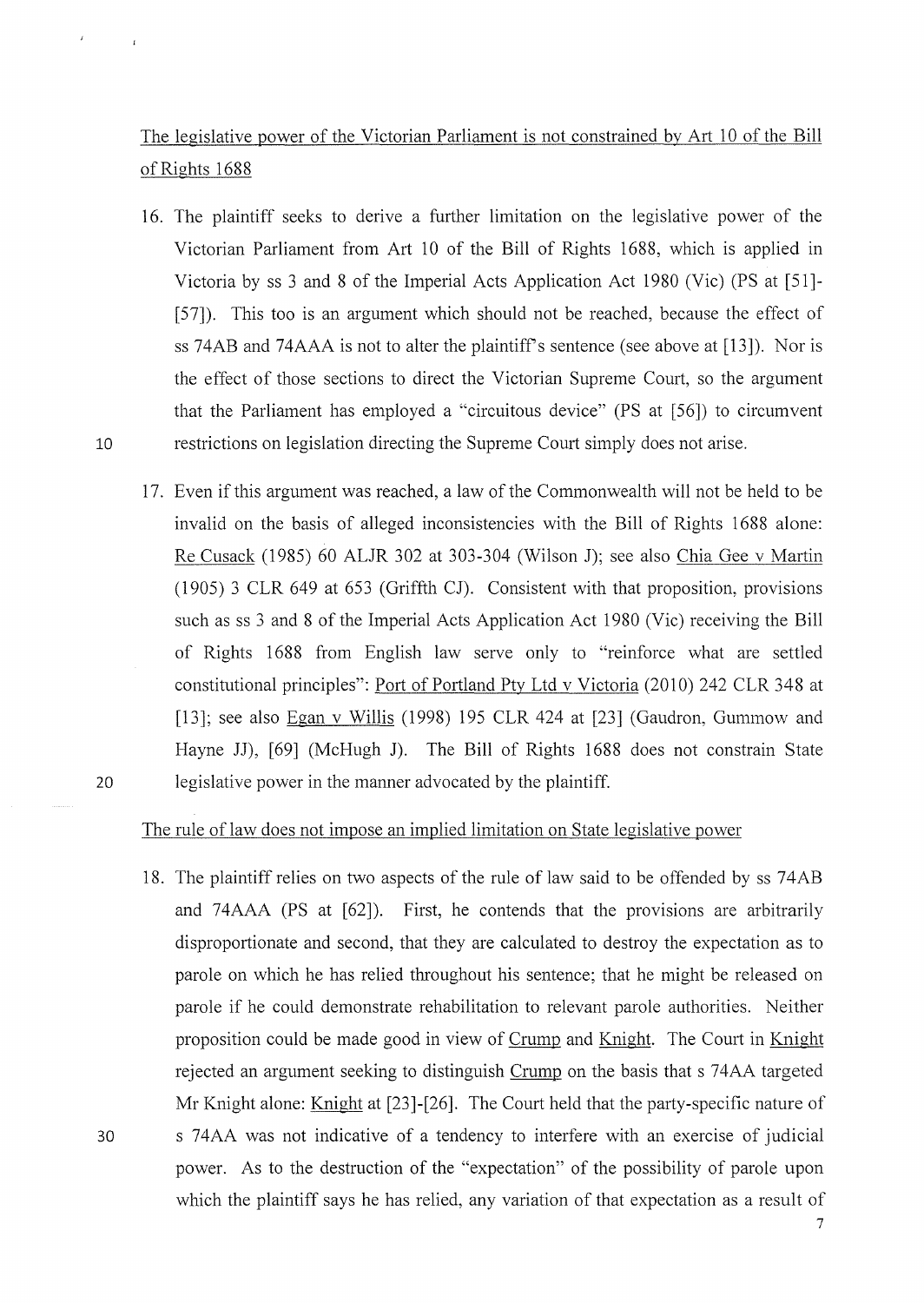new conditions for a grant of parole does not offend that aspect of the rule of law concerned with stability and predictability (PS at [60]-[61]), for it "always remains a possibility that a prisoner may be required to serve the whole head sentence imposed": Minogue at [17], citing PNJ.

19. The statement of Dixon J regarding the rule of law in Australian Communist Party v The Commonwealth (1951) 83 CLR 1 (Communist Party Case) at 193, on which the plaintiff relies (PS at [58]-[59]), was made in the course of analysing the scope of the incidental power. His Honour observed that the incidental power was ancillary or incidental to sustaining and carrying on government "under the Constitution". The 10 Constitution was, in turn, an instrument framed in accordance with many traditional conceptions, "to some of which it gives effect, as, for example, in separating the judicial power from other functions of government, others of which are simply assumed" (at 193). His Honour classified the rule of law as falling within the latter category and continued (emphasis added):

> In such a system I think that it would be impossible to say of a law of the character described, which depends for its supposed connection with the power upon the conclusion of the legislature concerning the doings and the designs of the bodies or person to be affected and affords no objective test of the applicability of the power, that it is a law upon a matter incidental to the execution and maintenance of the Constitution and the laws of the Commonwealth. Indeed, upon the very matters upon which the question whether the bodies or persons have brought themselves within a possible exercise of the power depends, it may be said that the Act would have the effect of making the conclusion of the legislature final and so the measure of the operation of its own power. Nor do I think that if a wider basis for the power than  $s \, 51(xxxix)$  is accepted, the power itself would extend to a law like the present Act, using as it does, the legislature's characterization of the persons and bodies adversely affected and no factual tests of liability and containing no provision which independently of that characterization would amount intrinsically to an exercise of the power.

30 20. The context in which Dixon J made the statement on which the plaintiff relies does not suggest that his Honour directly had in contemplation that Commonwealth legislation could be invalid on the separate and independent basis of inconsistency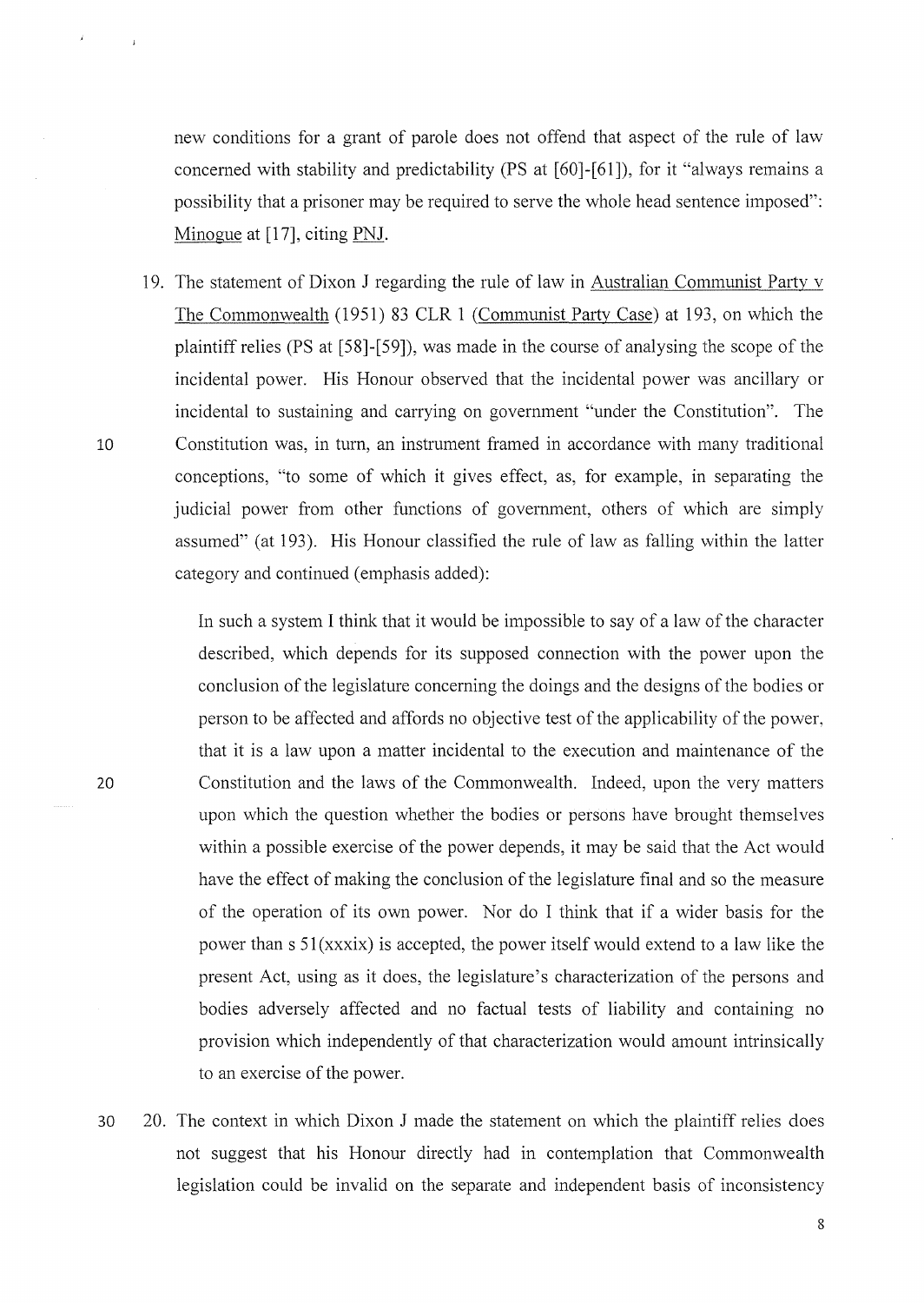with the rule of law. Rather, his Honour relied on the rule of law as an assumption underpinning the Constitution in conceptualising the system of government to which the Constitution gives effect, so as to define the scope of the incidental power in s  $51(xxxix)$ .

- 21. As Mason CJ observed in Australian Capital Television v Commonwealth (1992) 177 CLR 106 ("ACTV") at 135, an unexpressed assumption of that nature stands outside the Constitution. Such an assumption may be relied on to inform the construction and/or scope of the provisions of the Constitution: see, for example, Plaintiff S 157/2002 v Commonwealth (2003) 211 CLR 476 at [103]-[104] (Gaudron, McHugh, 10 Gummow, Kirby and Hayne JJ); Thomas v Mowbray (2007) 233 CLR 307 at [61] (Gummow and Crennan JJ); South Australia v Totani (2010) 242 CLR 1 at [61] (French CJ); Graham v Minister for Immigration and Border Protection (2017) 91 ALJR 890, 347 ALR 350 at [39]-[40], [44] (Kiefel CJ, Bell, Gageler, Keane, Nettle and Gordon JJ), [105]-[108] (Edelman J). However, and by contrast with an implication, it does not "inhere in the instrument" in a manner that would necessarily entail a corresponding limitation on legislative power: ACTV at 135 (Mason CJ); see also Australian National Airways Pty Ltd v Commonwealth (1945) 71 CLR 29 at 81; Nationwide News Pty Ltd v Wills (1992) 177 CLR 1 at 44 (Brennan J); Lisa Burton Crawford, The Rule of Law and the Australian Constitution (2017) at 74-75.
- 20 22. Even assuming that the rule of law could constitute some limitation upon 30 Commonwealth legislative power, the plaintiff's submission that a State legislature would be similarly constrained by virtue of the Constitution applying "throughout the Commonwealth" (PS at [63]) does not bring to account the significant differences between State and Commonwealth legislative power. This Court has long held that a law will be for the peace, order and good govermnent of a State if there is a real connection, even a remote or general connection, between the subject matter of the legislation and the State: Union Steamship Co of Australia Pty Ltd v King (1988) 166 CLR 1 at 14; Pearce v Florenca (1976) 135 CLR 507 at 518 (Gibbs J); Broken Hill South Limited v Commissioner of Taxation (NSW) (1937) 56 CLR 337 at 375 (Dixon J). Justice Fullagar observed in the Communist Party Case at 262, for example, that a law such as the Communist Party Dissolution Act "could clearly be passed by the Parliament of the United Kingdom or by any of the Australian states";